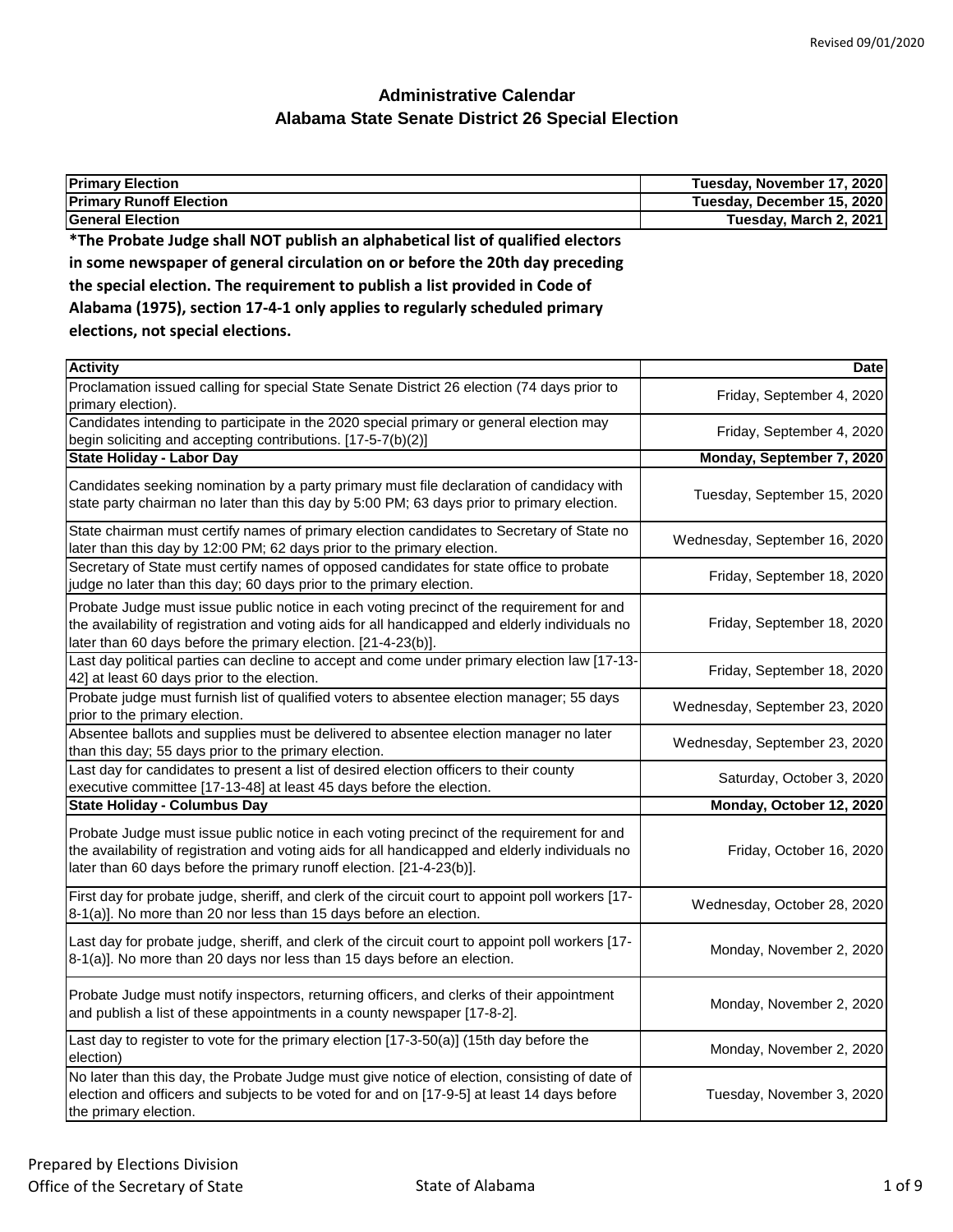| Tuesday, December 15, 2020<br>Tuesday, March 2, 2021<br>Alabama (1975), section 17-4-1 only applies to regularly scheduled primary<br>elections, not special elections.<br>Date<br>Tuesday, November 3, 2020<br>$.04$ ].<br>Saturday, November 7, 2020<br>Monday, November 9, 2020<br>State Holiday - Veterans Day<br>Wednesday, November 11, 2020<br>An application for a voter who requires emergency treatment by a licensed physician within<br>5 days before an election may be forwarded to the absentee election manager by the<br>Thursday, November 12, 2020<br>applicant or by his or her designee.<br>Last day for authority charged to hold a school of instruction for poll workers. Probate judge<br>must notify these election officials of time and place of instruction school and must publish<br>Thursday, November 12, 2020<br>notice at least 48 hours before instruction school takes place [17-8-9(a)] no less than 5<br>days prior to the election.<br>Last day to make application for absentee ballot for primary election [17-11-3(a)]; 5 days<br>Thursday, November 12, 2020<br>prior to the election.<br>The last day probate judges can deliver election supplies to sheriffs is no less than 3 days<br>Saturday, November 14, 2020<br>before the election [17-13-9].<br>If delivered by hand, absentee ballot must be returned to the absentee election manager<br>Monday, November 16, 2020<br>no later than the close of the next business day preceding the election [17-9-51;17-11-18].<br>Last day to postmark absentee ballot being returned by mail to the absentee election<br>Monday, November 16, 2020<br>manager [17-9-51;17-11-18]<br><b>Primary Election</b><br>Tuesday, November 17, 2020<br>Absentee ballots being returned by mail to the absentee election manager must be | <b>Primary Election</b>                                                                                                                       | Tuesday, November 17, 2020 |
|----------------------------------------------------------------------------------------------------------------------------------------------------------------------------------------------------------------------------------------------------------------------------------------------------------------------------------------------------------------------------------------------------------------------------------------------------------------------------------------------------------------------------------------------------------------------------------------------------------------------------------------------------------------------------------------------------------------------------------------------------------------------------------------------------------------------------------------------------------------------------------------------------------------------------------------------------------------------------------------------------------------------------------------------------------------------------------------------------------------------------------------------------------------------------------------------------------------------------------------------------------------------------------------------------------------------------------------------------------------------------------------------------------------------------------------------------------------------------------------------------------------------------------------------------------------------------------------------------------------------------------------------------------------------------------------------------------------------------------------------------------------------------------------------------------------------------|-----------------------------------------------------------------------------------------------------------------------------------------------|----------------------------|
|                                                                                                                                                                                                                                                                                                                                                                                                                                                                                                                                                                                                                                                                                                                                                                                                                                                                                                                                                                                                                                                                                                                                                                                                                                                                                                                                                                                                                                                                                                                                                                                                                                                                                                                                                                                                                            | <b>Primary Runoff Election</b>                                                                                                                |                            |
|                                                                                                                                                                                                                                                                                                                                                                                                                                                                                                                                                                                                                                                                                                                                                                                                                                                                                                                                                                                                                                                                                                                                                                                                                                                                                                                                                                                                                                                                                                                                                                                                                                                                                                                                                                                                                            | <b>General Election</b>                                                                                                                       |                            |
|                                                                                                                                                                                                                                                                                                                                                                                                                                                                                                                                                                                                                                                                                                                                                                                                                                                                                                                                                                                                                                                                                                                                                                                                                                                                                                                                                                                                                                                                                                                                                                                                                                                                                                                                                                                                                            | *The Probate Judge shall NOT publish an alphabetical list of qualified electors                                                               |                            |
|                                                                                                                                                                                                                                                                                                                                                                                                                                                                                                                                                                                                                                                                                                                                                                                                                                                                                                                                                                                                                                                                                                                                                                                                                                                                                                                                                                                                                                                                                                                                                                                                                                                                                                                                                                                                                            | in some newspaper of general circulation on or before the 20th day preceding                                                                  |                            |
|                                                                                                                                                                                                                                                                                                                                                                                                                                                                                                                                                                                                                                                                                                                                                                                                                                                                                                                                                                                                                                                                                                                                                                                                                                                                                                                                                                                                                                                                                                                                                                                                                                                                                                                                                                                                                            | the special election. The requirement to publish a list provided in Code of                                                                   |                            |
|                                                                                                                                                                                                                                                                                                                                                                                                                                                                                                                                                                                                                                                                                                                                                                                                                                                                                                                                                                                                                                                                                                                                                                                                                                                                                                                                                                                                                                                                                                                                                                                                                                                                                                                                                                                                                            |                                                                                                                                               |                            |
|                                                                                                                                                                                                                                                                                                                                                                                                                                                                                                                                                                                                                                                                                                                                                                                                                                                                                                                                                                                                                                                                                                                                                                                                                                                                                                                                                                                                                                                                                                                                                                                                                                                                                                                                                                                                                            |                                                                                                                                               |                            |
|                                                                                                                                                                                                                                                                                                                                                                                                                                                                                                                                                                                                                                                                                                                                                                                                                                                                                                                                                                                                                                                                                                                                                                                                                                                                                                                                                                                                                                                                                                                                                                                                                                                                                                                                                                                                                            |                                                                                                                                               |                            |
|                                                                                                                                                                                                                                                                                                                                                                                                                                                                                                                                                                                                                                                                                                                                                                                                                                                                                                                                                                                                                                                                                                                                                                                                                                                                                                                                                                                                                                                                                                                                                                                                                                                                                                                                                                                                                            | <b>Activity</b>                                                                                                                               |                            |
|                                                                                                                                                                                                                                                                                                                                                                                                                                                                                                                                                                                                                                                                                                                                                                                                                                                                                                                                                                                                                                                                                                                                                                                                                                                                                                                                                                                                                                                                                                                                                                                                                                                                                                                                                                                                                            | First day election officials may begin testing automatic tabulating equipment for the primary                                                 |                            |
|                                                                                                                                                                                                                                                                                                                                                                                                                                                                                                                                                                                                                                                                                                                                                                                                                                                                                                                                                                                                                                                                                                                                                                                                                                                                                                                                                                                                                                                                                                                                                                                                                                                                                                                                                                                                                            | election to ascertain that equipment will correctly count votes cast. [Adm. Rule 307-X-1-                                                     |                            |
|                                                                                                                                                                                                                                                                                                                                                                                                                                                                                                                                                                                                                                                                                                                                                                                                                                                                                                                                                                                                                                                                                                                                                                                                                                                                                                                                                                                                                                                                                                                                                                                                                                                                                                                                                                                                                            |                                                                                                                                               |                            |
|                                                                                                                                                                                                                                                                                                                                                                                                                                                                                                                                                                                                                                                                                                                                                                                                                                                                                                                                                                                                                                                                                                                                                                                                                                                                                                                                                                                                                                                                                                                                                                                                                                                                                                                                                                                                                            | First day probate judge may print poll lists or load registration data into electronic poll                                                   |                            |
|                                                                                                                                                                                                                                                                                                                                                                                                                                                                                                                                                                                                                                                                                                                                                                                                                                                                                                                                                                                                                                                                                                                                                                                                                                                                                                                                                                                                                                                                                                                                                                                                                                                                                                                                                                                                                            | books for the primary election [17-4-2; 17-4-2.1]                                                                                             |                            |
|                                                                                                                                                                                                                                                                                                                                                                                                                                                                                                                                                                                                                                                                                                                                                                                                                                                                                                                                                                                                                                                                                                                                                                                                                                                                                                                                                                                                                                                                                                                                                                                                                                                                                                                                                                                                                            | For any absentee application received on or after the 8th day prior to the election that does                                                 |                            |
|                                                                                                                                                                                                                                                                                                                                                                                                                                                                                                                                                                                                                                                                                                                                                                                                                                                                                                                                                                                                                                                                                                                                                                                                                                                                                                                                                                                                                                                                                                                                                                                                                                                                                                                                                                                                                            | not contain a copy of an approved form of identification, the absentee election manager                                                       |                            |
|                                                                                                                                                                                                                                                                                                                                                                                                                                                                                                                                                                                                                                                                                                                                                                                                                                                                                                                                                                                                                                                                                                                                                                                                                                                                                                                                                                                                                                                                                                                                                                                                                                                                                                                                                                                                                            | shall issue a provisional ballot to that voter.                                                                                               |                            |
|                                                                                                                                                                                                                                                                                                                                                                                                                                                                                                                                                                                                                                                                                                                                                                                                                                                                                                                                                                                                                                                                                                                                                                                                                                                                                                                                                                                                                                                                                                                                                                                                                                                                                                                                                                                                                            |                                                                                                                                               |                            |
|                                                                                                                                                                                                                                                                                                                                                                                                                                                                                                                                                                                                                                                                                                                                                                                                                                                                                                                                                                                                                                                                                                                                                                                                                                                                                                                                                                                                                                                                                                                                                                                                                                                                                                                                                                                                                            |                                                                                                                                               |                            |
|                                                                                                                                                                                                                                                                                                                                                                                                                                                                                                                                                                                                                                                                                                                                                                                                                                                                                                                                                                                                                                                                                                                                                                                                                                                                                                                                                                                                                                                                                                                                                                                                                                                                                                                                                                                                                            |                                                                                                                                               |                            |
|                                                                                                                                                                                                                                                                                                                                                                                                                                                                                                                                                                                                                                                                                                                                                                                                                                                                                                                                                                                                                                                                                                                                                                                                                                                                                                                                                                                                                                                                                                                                                                                                                                                                                                                                                                                                                            |                                                                                                                                               |                            |
|                                                                                                                                                                                                                                                                                                                                                                                                                                                                                                                                                                                                                                                                                                                                                                                                                                                                                                                                                                                                                                                                                                                                                                                                                                                                                                                                                                                                                                                                                                                                                                                                                                                                                                                                                                                                                            |                                                                                                                                               |                            |
|                                                                                                                                                                                                                                                                                                                                                                                                                                                                                                                                                                                                                                                                                                                                                                                                                                                                                                                                                                                                                                                                                                                                                                                                                                                                                                                                                                                                                                                                                                                                                                                                                                                                                                                                                                                                                            |                                                                                                                                               |                            |
|                                                                                                                                                                                                                                                                                                                                                                                                                                                                                                                                                                                                                                                                                                                                                                                                                                                                                                                                                                                                                                                                                                                                                                                                                                                                                                                                                                                                                                                                                                                                                                                                                                                                                                                                                                                                                            |                                                                                                                                               |                            |
|                                                                                                                                                                                                                                                                                                                                                                                                                                                                                                                                                                                                                                                                                                                                                                                                                                                                                                                                                                                                                                                                                                                                                                                                                                                                                                                                                                                                                                                                                                                                                                                                                                                                                                                                                                                                                            |                                                                                                                                               |                            |
|                                                                                                                                                                                                                                                                                                                                                                                                                                                                                                                                                                                                                                                                                                                                                                                                                                                                                                                                                                                                                                                                                                                                                                                                                                                                                                                                                                                                                                                                                                                                                                                                                                                                                                                                                                                                                            |                                                                                                                                               |                            |
|                                                                                                                                                                                                                                                                                                                                                                                                                                                                                                                                                                                                                                                                                                                                                                                                                                                                                                                                                                                                                                                                                                                                                                                                                                                                                                                                                                                                                                                                                                                                                                                                                                                                                                                                                                                                                            |                                                                                                                                               |                            |
|                                                                                                                                                                                                                                                                                                                                                                                                                                                                                                                                                                                                                                                                                                                                                                                                                                                                                                                                                                                                                                                                                                                                                                                                                                                                                                                                                                                                                                                                                                                                                                                                                                                                                                                                                                                                                            |                                                                                                                                               |                            |
|                                                                                                                                                                                                                                                                                                                                                                                                                                                                                                                                                                                                                                                                                                                                                                                                                                                                                                                                                                                                                                                                                                                                                                                                                                                                                                                                                                                                                                                                                                                                                                                                                                                                                                                                                                                                                            |                                                                                                                                               |                            |
|                                                                                                                                                                                                                                                                                                                                                                                                                                                                                                                                                                                                                                                                                                                                                                                                                                                                                                                                                                                                                                                                                                                                                                                                                                                                                                                                                                                                                                                                                                                                                                                                                                                                                                                                                                                                                            |                                                                                                                                               |                            |
|                                                                                                                                                                                                                                                                                                                                                                                                                                                                                                                                                                                                                                                                                                                                                                                                                                                                                                                                                                                                                                                                                                                                                                                                                                                                                                                                                                                                                                                                                                                                                                                                                                                                                                                                                                                                                            |                                                                                                                                               |                            |
|                                                                                                                                                                                                                                                                                                                                                                                                                                                                                                                                                                                                                                                                                                                                                                                                                                                                                                                                                                                                                                                                                                                                                                                                                                                                                                                                                                                                                                                                                                                                                                                                                                                                                                                                                                                                                            |                                                                                                                                               |                            |
|                                                                                                                                                                                                                                                                                                                                                                                                                                                                                                                                                                                                                                                                                                                                                                                                                                                                                                                                                                                                                                                                                                                                                                                                                                                                                                                                                                                                                                                                                                                                                                                                                                                                                                                                                                                                                            |                                                                                                                                               |                            |
|                                                                                                                                                                                                                                                                                                                                                                                                                                                                                                                                                                                                                                                                                                                                                                                                                                                                                                                                                                                                                                                                                                                                                                                                                                                                                                                                                                                                                                                                                                                                                                                                                                                                                                                                                                                                                            |                                                                                                                                               |                            |
|                                                                                                                                                                                                                                                                                                                                                                                                                                                                                                                                                                                                                                                                                                                                                                                                                                                                                                                                                                                                                                                                                                                                                                                                                                                                                                                                                                                                                                                                                                                                                                                                                                                                                                                                                                                                                            |                                                                                                                                               |                            |
|                                                                                                                                                                                                                                                                                                                                                                                                                                                                                                                                                                                                                                                                                                                                                                                                                                                                                                                                                                                                                                                                                                                                                                                                                                                                                                                                                                                                                                                                                                                                                                                                                                                                                                                                                                                                                            |                                                                                                                                               | Tuesday, November 17, 2020 |
|                                                                                                                                                                                                                                                                                                                                                                                                                                                                                                                                                                                                                                                                                                                                                                                                                                                                                                                                                                                                                                                                                                                                                                                                                                                                                                                                                                                                                                                                                                                                                                                                                                                                                                                                                                                                                            | received no later than noon on this day [17-11-18(a)]<br>Last day for military and other UOCAVA voters in the primary to postmark an absentee |                            |
| Tuesday, November 17, 2020                                                                                                                                                                                                                                                                                                                                                                                                                                                                                                                                                                                                                                                                                                                                                                                                                                                                                                                                                                                                                                                                                                                                                                                                                                                                                                                                                                                                                                                                                                                                                                                                                                                                                                                                                                                                 | ballot returned by mail to the Absentee Election Manager.                                                                                     |                            |
|                                                                                                                                                                                                                                                                                                                                                                                                                                                                                                                                                                                                                                                                                                                                                                                                                                                                                                                                                                                                                                                                                                                                                                                                                                                                                                                                                                                                                                                                                                                                                                                                                                                                                                                                                                                                                            | No later than noon, the medical emergency designee must deliver absentee ballot to                                                            |                            |
| Tuesday, November 17, 2020                                                                                                                                                                                                                                                                                                                                                                                                                                                                                                                                                                                                                                                                                                                                                                                                                                                                                                                                                                                                                                                                                                                                                                                                                                                                                                                                                                                                                                                                                                                                                                                                                                                                                                                                                                                                 | absentee election manager [17-9-51;17-11-18].                                                                                                 |                            |

Inspector or returning officer must deliver the ballots and returns to the sheriff [17-13-12]. Tuesday, November 17, 2020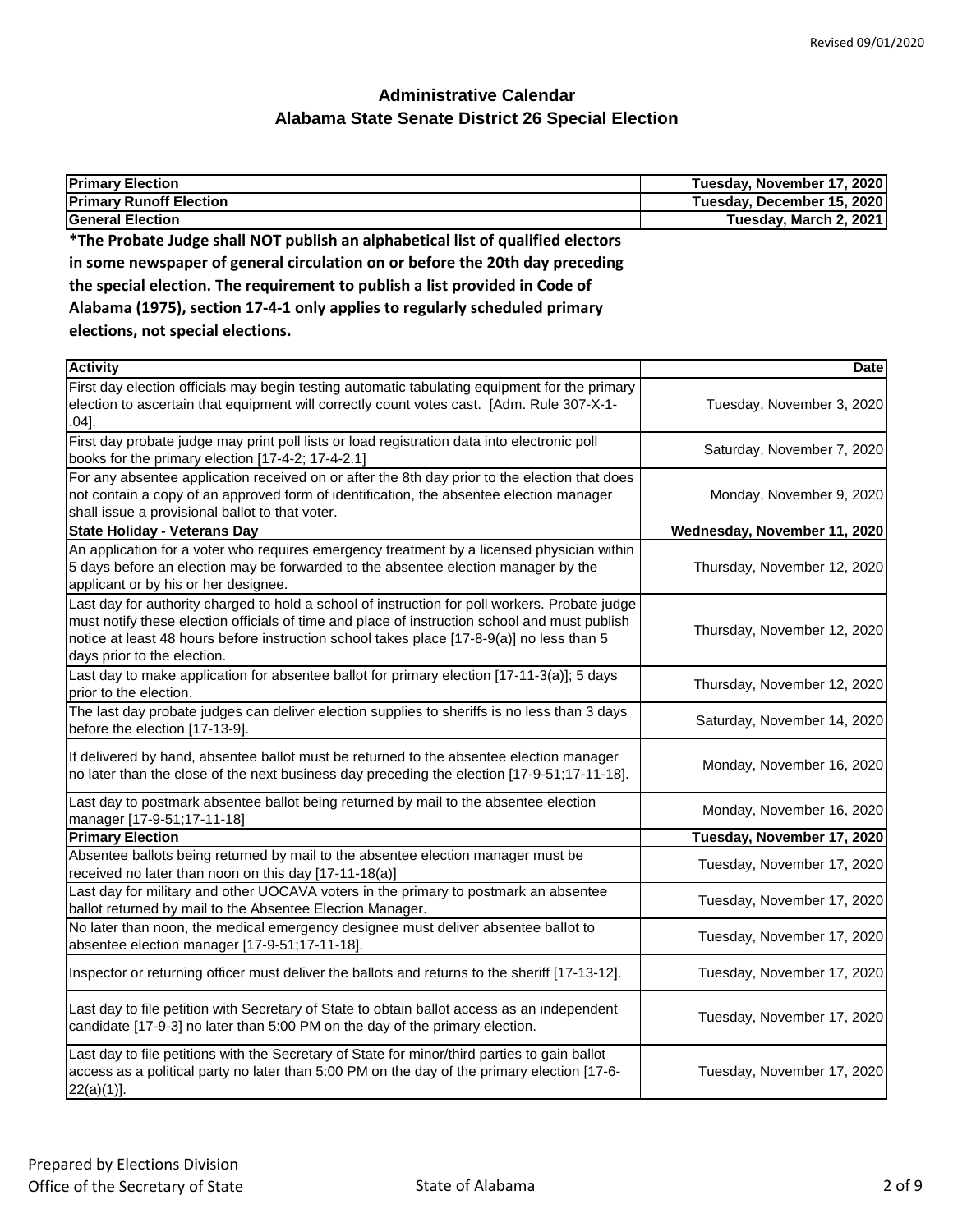| <b>Primary Election</b>                                                                                                                                                                                                                                                                                                                                                 | Tuesday, November 17, 2020   |
|-------------------------------------------------------------------------------------------------------------------------------------------------------------------------------------------------------------------------------------------------------------------------------------------------------------------------------------------------------------------------|------------------------------|
| <b>Primary Runoff Election</b>                                                                                                                                                                                                                                                                                                                                          | Tuesday, December 15, 2020   |
| <b>General Election</b>                                                                                                                                                                                                                                                                                                                                                 | Tuesday, March 2, 2021       |
| *The Probate Judge shall NOT publish an alphabetical list of qualified electors                                                                                                                                                                                                                                                                                         |                              |
| in some newspaper of general circulation on or before the 20th day preceding                                                                                                                                                                                                                                                                                            |                              |
| the special election. The requirement to publish a list provided in Code of                                                                                                                                                                                                                                                                                             |                              |
| Alabama (1975), section 17-4-1 only applies to regularly scheduled primary                                                                                                                                                                                                                                                                                              |                              |
| elections, not special elections.                                                                                                                                                                                                                                                                                                                                       |                              |
| <b>Activity</b>                                                                                                                                                                                                                                                                                                                                                         | <b>Date</b>                  |
| Sheriff must deliver certificate of returns to chairman of county executive committee of<br>each political party participating in primary election [17-13-14(a)] by 10:00 A.M. on the<br>Wednesday following the election.                                                                                                                                              | Wednesday, November 18, 2020 |
| The written affirmations of provisional voters, inspector challenge statements, and voter<br>reidentification forms must be delivered by the sheriff to the board of registrars [17-10-2(d)]<br>by noon on the day following the election.                                                                                                                              | Wednesday, November 18, 2020 |
| Deadline for voters whose ballot became provisional due to lack of identification to provide<br>identification (or provisional ballot and identification) including the address and telephone<br>number of the voter to the board of registrars no later than 5:00 P.M. [17-10-2(a)(3)].                                                                                | Friday, November 20, 2020    |
| Last day candidates who would be eligible to be placed on primary run-off ballot can<br>decline to have his/her name placed on ballot [17-13-19] No more than 3 days after holding<br>the first primary.                                                                                                                                                                | Friday, November 20, 2020    |
| Absentee ballots submitted by UOCAVA voters must be accepted until noon this day.<br>Ballot must have been postmarked no later than election day and meet other absentee<br>ballot requirements to be counted.                                                                                                                                                          | Tuesday, November 24, 2020   |
| County executive committee must meet no later than noon and receive, canvass, and<br>tabulate returns by precinct and publicly declare results [17-13-17] Tuesday following the<br>primary.                                                                                                                                                                             | Tuesday, November 24, 2020   |
| The board of registrars must deliver the provisional voter affirmations and inspector<br>challenge statements, with the certified findings attached, to the judge of probate no later<br>than noon [17-10-2(e)] 7 days after the election.                                                                                                                              | Tuesday, November 24, 2020   |
| At noon, the canvassing board shall tabulate provisional ballots which have been certified<br>by the board of registrars. The canvassing board must certify the results of the provisional<br>votes cast and must post one copy in the courthouse and must seal one copy into a<br>container designated for each political party [17-10-2(f)] 7 days after the election | Tuesday, November 24, 2020   |
| Chairman of county executive committee must certify to chairman of state executive<br>committee a statement and tabulation by precinct of results of primary [17-13-17] 7 days<br>after the election.                                                                                                                                                                   | Tuesday, November 24, 2020   |
| Chairman of state executive committee must meet no later than noon this day to certify to<br>Secretary of State and chairman of county executive committee must certify to probate<br>judge names of candidates to be placed on primary run-off ballot [17-13-17]; 8 days after<br>the primary.                                                                         | Wednesday, November 25, 2020 |
| State executive committee must meet and receive, canvass, and tabulate returns and<br>provide Secretary of State with state primary election returns by precinct [17-13-17] no later<br>than noon, 8 days following the primary.                                                                                                                                        | Wednesday, November 25, 2020 |
| <b>State Holiday - Thanksgiving Day</b>                                                                                                                                                                                                                                                                                                                                 | Thursday, November 26, 2020  |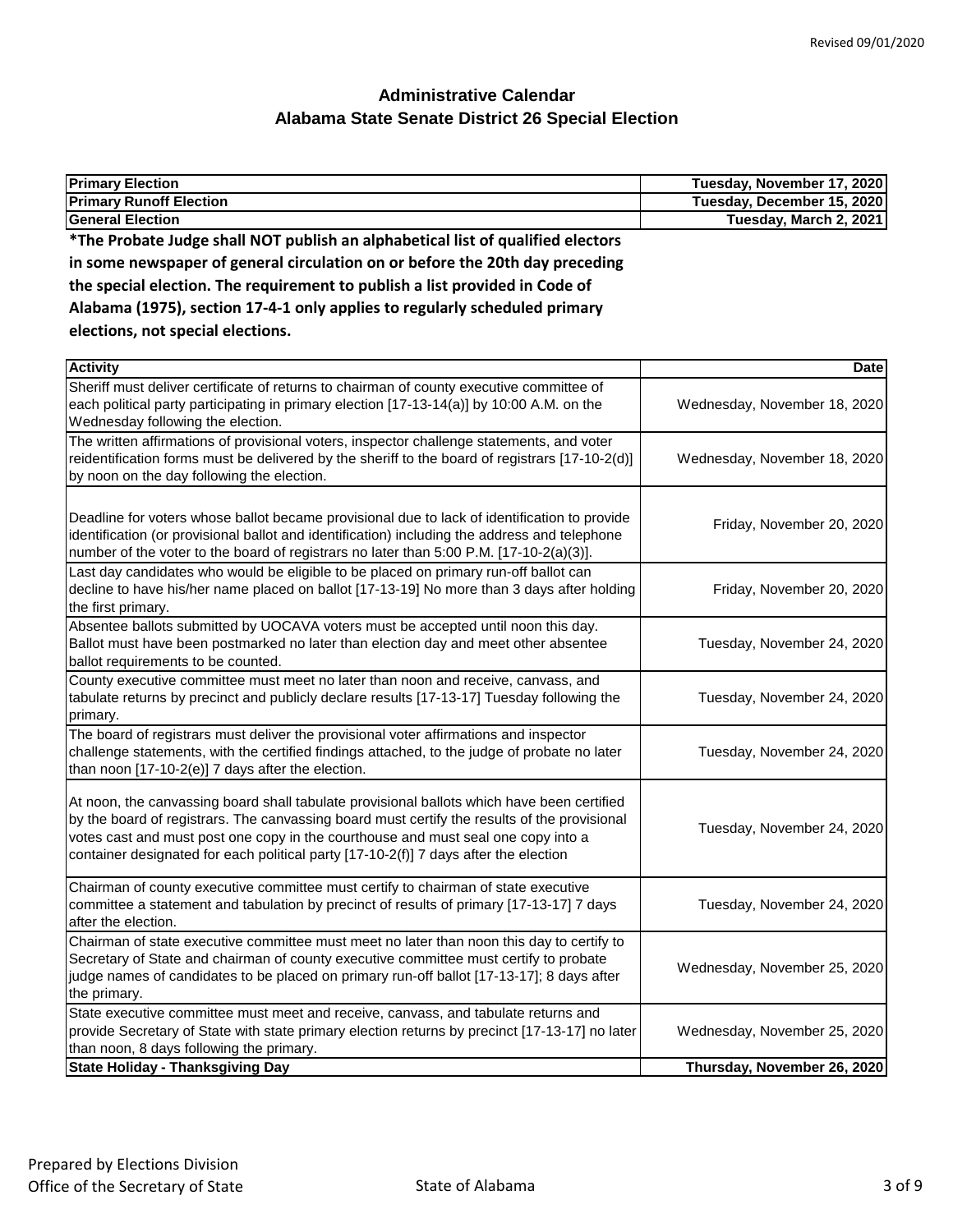| <b>Primary Election</b>                                                                                                                                                                                                                     | Tuesday, November 17, 2020  |
|---------------------------------------------------------------------------------------------------------------------------------------------------------------------------------------------------------------------------------------------|-----------------------------|
| <b>Primary Runoff Election</b>                                                                                                                                                                                                              | Tuesday, December 15, 2020  |
| <b>General Election</b>                                                                                                                                                                                                                     | Tuesday, March 2, 2021      |
| *The Probate Judge shall NOT publish an alphabetical list of qualified electors                                                                                                                                                             |                             |
| in some newspaper of general circulation on or before the 20th day preceding                                                                                                                                                                |                             |
| the special election. The requirement to publish a list provided in Code of                                                                                                                                                                 |                             |
| Alabama (1975), section 17-4-1 only applies to regularly scheduled primary                                                                                                                                                                  |                             |
| elections, not special elections.                                                                                                                                                                                                           |                             |
|                                                                                                                                                                                                                                             |                             |
| <b>Activity</b>                                                                                                                                                                                                                             | <b>Date</b>                 |
| The Secretary of State shall, within two business days from the date the certification is<br>received from the chair of the state executive committee, certify to the probate judge of any                                                  |                             |
| county where a second primary election is to be held the name or names of the candidates<br>certified. [17-13-18(b)].                                                                                                                       | Friday, November 27, 2020   |
| Last day to register to vote for the primary runoff election [17-3-50].                                                                                                                                                                     | Monday, November 30, 2020   |
| Absentee ballots and supplies for primary run-off must be delivered to absentee election                                                                                                                                                    | Tuesday, December 1, 2020   |
| manager [17-11-12] 14 days after the primary.                                                                                                                                                                                               |                             |
| No later than this day, the probate judge must give notice of election, consisting of date of<br>election and officers and subjects to be voted for and on [17-9-5] at least 14 days before<br>the primary runoff election.                 | Tuesday, December 1, 2020   |
| First day election officials may begin testing automatic tabulating equipment for the primary<br>runoff election to ascertain that equipment will correctly count votes cast. [Adm. Rule 307-<br>$X-1-.04$ ].                               | Tuesday, December 1, 2020   |
| First day probate judge may print poll lists or load registration data into electronic poll<br>books for the primary runoff election [17-4-2; 17-4-2.1].                                                                                    | Saturday, December 5, 2020  |
| For any absentee application received on or after the 8th day prior to the election that does<br>not contain a copy of an approved form of identification, the absentee election manager<br>shall issue a provisional ballot to that voter. | Monday, December 7, 2020    |
| An application for a voter who requires emergency treatment by a licensed physician within<br>5 days before an election may be forwarded to the absentee election manager by the<br>applicant or by his or her designee.                    | Thursday, December 10, 2020 |
| Last day to make application for absentee ballot for the primary runoff election [17-11-3(a)]<br>5 days before the election.                                                                                                                | Thursday, December 10, 2020 |
| The last day probate judges can deliver election supplies to sheriffs is not less than 3 days<br>before the election [17-13-9].                                                                                                             | Saturday, December 12, 2020 |
| Last day to postmark an absentee ballot being returned by mail to the absentee election<br>manager [17-9-51;17-11-18] the day prior to the election See exception for UOCAVA<br>voters.                                                     | Monday, December 14, 2020   |
| If delivered by hand, absentee ballot must be returned to the absentee election manager<br>no later than the close of business on the last business day prior to the election [17-9-<br>51;17-11-18].                                       | Monday, December 14, 2020   |
| <b>Primary Runoff Election</b>                                                                                                                                                                                                              | Tuesday, December 15, 2020  |
| Absentee ballots being returned by mail to the absentee election manager must be<br>received no later than noon on this day [17-11-18(a)]                                                                                                   | Tuesday, December 15, 2020  |
| The inspector or returning officer must deliver the ballots and returns to the Sheriff [17-13-<br>$12$ .                                                                                                                                    | Tuesday, December 15, 2020  |
| Last day for military and other UOCAVA voters in the primary runoff to postmark an<br>absentee ballot returned by mail to the Absentee Election Manager [17-9-51;17-11-18].                                                                 | Tuesday, December 15, 2020  |
| No later than noon, the medical emergency designee must deliver absentee ballot to<br>absentee elections manager [17-9-51; 17-11-18].                                                                                                       | Tuesday, December 15, 2020  |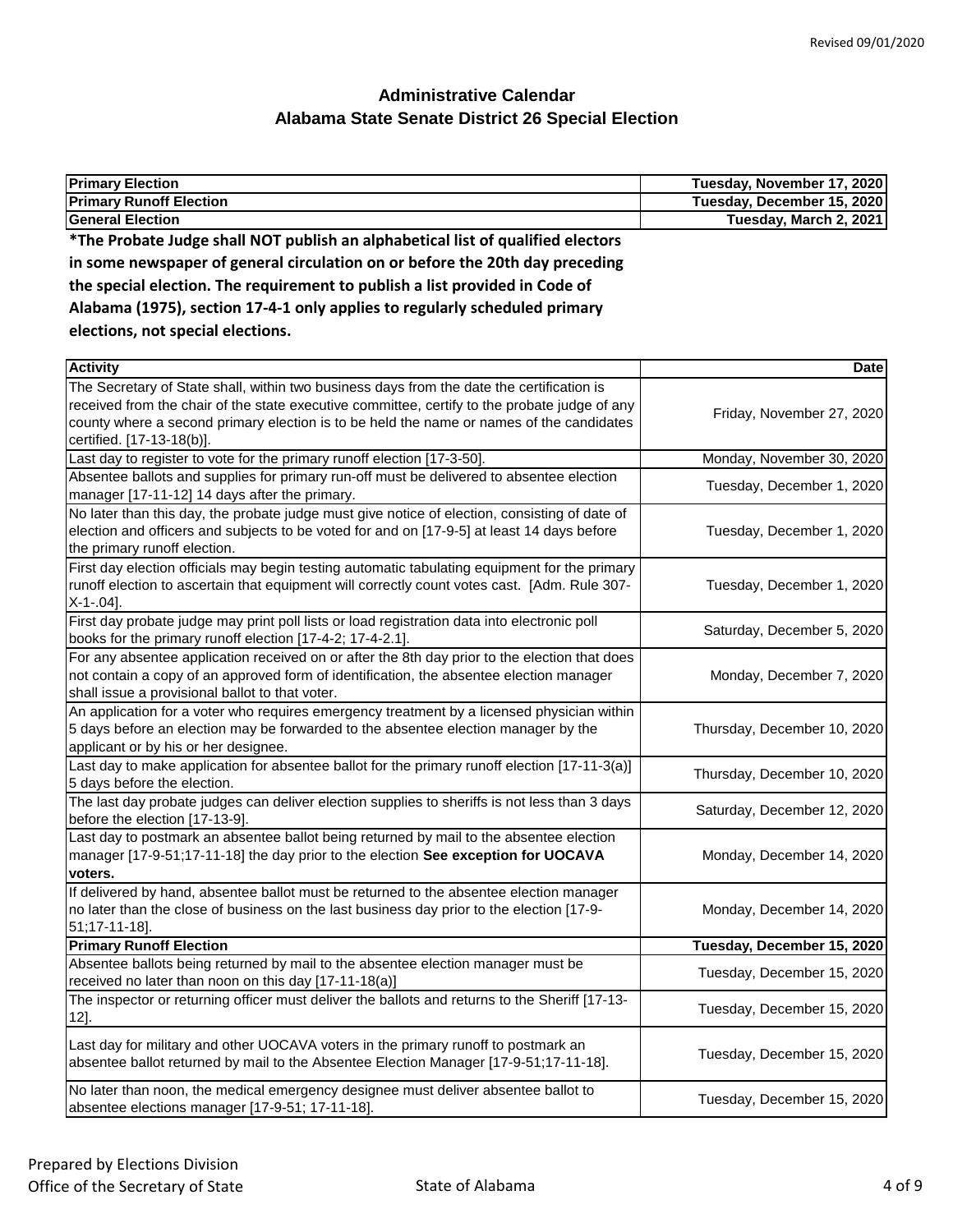| <b>Primary Election</b>                                                                                                                                                                  | Tuesday, November 17, 2020   |
|------------------------------------------------------------------------------------------------------------------------------------------------------------------------------------------|------------------------------|
| <b>Primary Runoff Election</b>                                                                                                                                                           | Tuesday, December 15, 2020   |
| <b>General Election</b>                                                                                                                                                                  | Tuesday, March 2, 2021       |
| *The Probate Judge shall NOT publish an alphabetical list of qualified electors                                                                                                          |                              |
| in some newspaper of general circulation on or before the 20th day preceding                                                                                                             |                              |
| the special election. The requirement to publish a list provided in Code of                                                                                                              |                              |
| Alabama (1975), section 17-4-1 only applies to regularly scheduled primary                                                                                                               |                              |
| elections, not special elections.                                                                                                                                                        |                              |
|                                                                                                                                                                                          |                              |
| <b>Activity</b>                                                                                                                                                                          | <b>Date</b>                  |
| Sheriff must deliver certificate of returns to chairman of county executive committee of                                                                                                 |                              |
| each political party participating in primary runoff election by 10:00 A.M. on the Wednesday                                                                                             | Wednesday, December 16, 2020 |
| following the primary runoff [17-13-14(a)].                                                                                                                                              |                              |
| The written affirmations of provisional voters, inspector challenge statements, and voter                                                                                                |                              |
| reidentification forms must be delivered by the sheriff to the board of registrars [17-10-2] by                                                                                          | Wednesday, December 16, 2020 |
| noon on the day following the election.                                                                                                                                                  |                              |
|                                                                                                                                                                                          |                              |
| Deadline for voters whose ballot became provisional due to lack of identification to provide                                                                                             | Friday, December 18, 2020    |
| identification (or provisional ballot and identification) including the address and telephone<br>number of the voter to the board of registrars no later than 5:00 P.M. [17-10-2(a)(3)]. |                              |
| Last day for Absentee Election Manager to receive a ballot cast by military or other                                                                                                     |                              |
| UOCAVA voters and returned by mail for the primary runoff election. Ballots must have                                                                                                    |                              |
| been postmarked no later than election day and meet other absentee ballot requirements                                                                                                   | Tuesday, December 22, 2020   |
| to be counted. [17-9-51;17-11-18]                                                                                                                                                        |                              |
| The board of registrars must deliver the provisional voter affirmations and inspector                                                                                                    |                              |
| challenge statements, with the certified findings attached, to the probate judge no later                                                                                                | Tuesday, December 22, 2020   |
| than noon [17-10-2(e)] 7 days after the election.                                                                                                                                        |                              |
| At noon, the canvassing board shall tabulate provisional ballots which have been certified                                                                                               |                              |
| by the board of registrars. The canvassing board must certify the results of the provisional                                                                                             |                              |
| votes cast and must post one copy in the courthouse and must seal one copy into a                                                                                                        | Tuesday, December 22, 2020   |
| container designated for each political party [17-10-2(f)] 7 days after the election.                                                                                                    |                              |
| Last day for county executive committee to meet and receive, canvass, and tabulate                                                                                                       |                              |
| returns by precinct and publicly declare results of primary runoff election [17-13-18(d)] no                                                                                             | Friday, December 25, 2020    |
| later than second Friday following second primary.                                                                                                                                       |                              |
| <b>State Holiday - Christmas Day</b>                                                                                                                                                     | Friday, December 25, 2020    |
| Last day for chairman of county executive committee to meet and certify to chairman of                                                                                                   |                              |
| state executive committee a statement and tabulation by precincts of results of primary run-                                                                                             | Monday, December 28, 2020    |
| off [17-13-18(d)] no later than noon, second Monday following runoff.                                                                                                                    |                              |
|                                                                                                                                                                                          |                              |
| State executive committee must meet at state capitol and receive, canvass, and tabulate                                                                                                  | Wednesday, December 30, 2020 |
| returns and provide Secretary of State with state primary run-off election returns by<br>precinct [17-13-18(d)] on third Wednesday following second primary.                             |                              |
|                                                                                                                                                                                          |                              |
| Chairman of state executive committee must certify names of those who have been                                                                                                          |                              |
| nominated in first or second primary election as candidates of his/her party to Secretary of                                                                                             | Wednesday, December 30, 2020 |
| State [17-13-18(d)] no later than noon, third Wednesday following runoff.                                                                                                                |                              |
| <b>State Holiday - New Year's Day</b>                                                                                                                                                    | Friday, January 1, 2021      |
| Secretary of State must certify names of opposed candidates to be placed on the general                                                                                                  | Friday, January 1, 2021      |
| election ballot to the probate judge no later than this day. [17-6-21]                                                                                                                   |                              |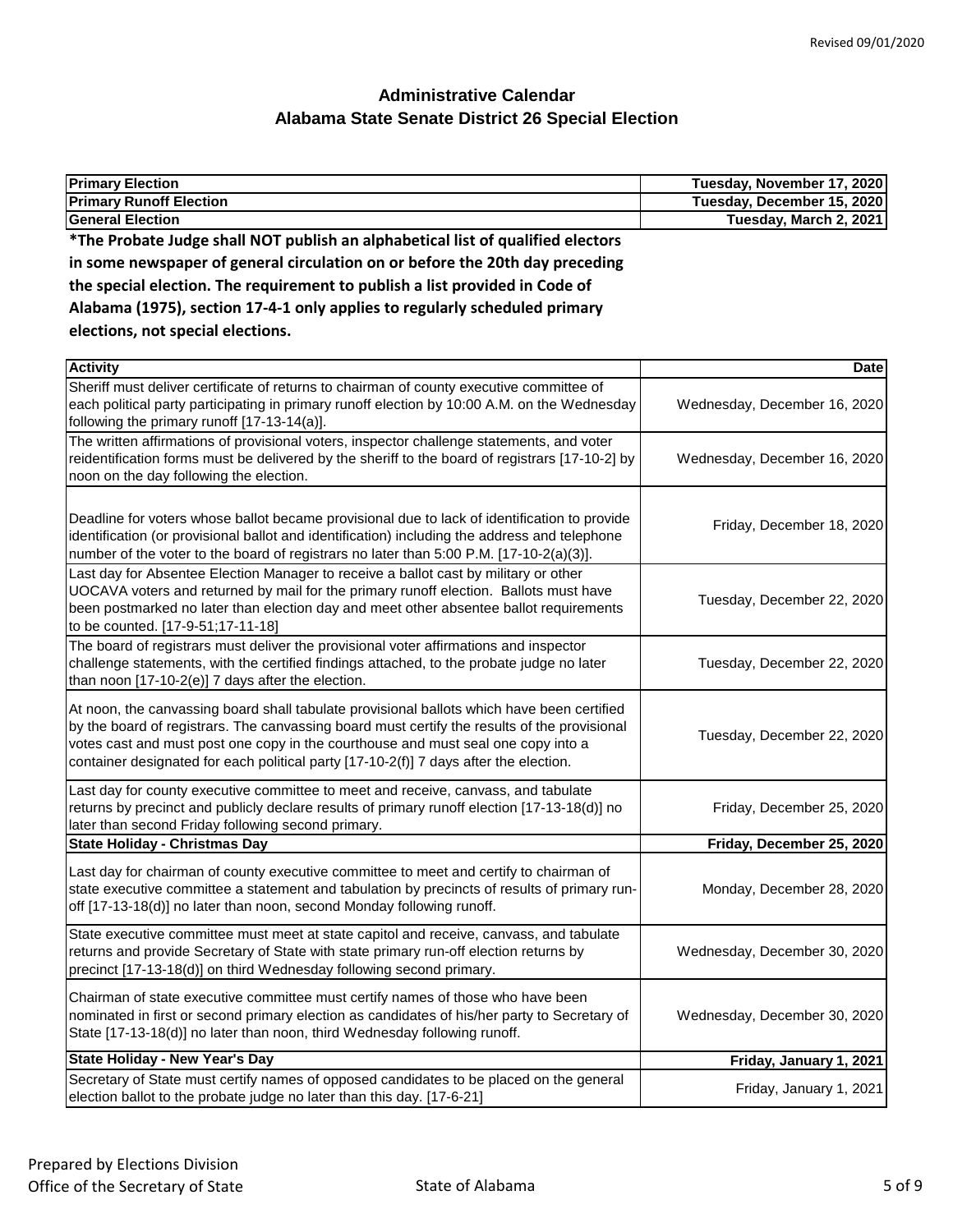| <b>Primary Election</b>                                                                                                                                                                       | Tuesday, November 17, 2020 |
|-----------------------------------------------------------------------------------------------------------------------------------------------------------------------------------------------|----------------------------|
| <b>Primary Runoff Election</b>                                                                                                                                                                | Tuesday, December 15, 2020 |
| <b>General Election</b>                                                                                                                                                                       | Tuesday, March 2, 2021     |
| *The Probate Judge shall NOT publish an alphabetical list of qualified electors                                                                                                               |                            |
| in some newspaper of general circulation on or before the 20th day preceding                                                                                                                  |                            |
| the special election. The requirement to publish a list provided in Code of                                                                                                                   |                            |
| Alabama (1975), section 17-4-1 only applies to regularly scheduled primary                                                                                                                    |                            |
| elections, not special elections.                                                                                                                                                             |                            |
| <b>Activity</b>                                                                                                                                                                               | <b>Date</b>                |
| Probate judge must issue public notice in each voting precinct of the requirement for and<br>the availability of registration and voting aids for all handicapped and elderly individuals not | Friday, January 1, 2021    |

| the availability of registration and voting aids for all handicapped and elderly individuals not<br>later than 60 days before the general election. [21-4-23(b)].                                                                                                                                                           | Friday, January 1, 2021      |
|-----------------------------------------------------------------------------------------------------------------------------------------------------------------------------------------------------------------------------------------------------------------------------------------------------------------------------|------------------------------|
| Last day for probate judge to furnish list of qualified voters to absentee election manager.<br>55 days prior to the general election.                                                                                                                                                                                      | Wednesday, January 6, 2021   |
| Last day for absentee ballots and supplies to be delivered to absentee election manager.<br>55 days prior to the general election.                                                                                                                                                                                          | Wednesday, January 6, 2021   |
| Absentee election manager must file list of applications for absentee ballots from primary<br>election with probate judge [17-11-5(c)] 60 days after the primary.                                                                                                                                                           | Saturday, January 16, 2021   |
| State Holiday - Martin Luther King Jr. Day                                                                                                                                                                                                                                                                                  | Monday, January 18, 2021     |
| First day for probate judge, sheriff, and clerk of the circuit court to appoint poll workers [17-<br>8-1(a)] no more than 20 nor less than 15 days.                                                                                                                                                                         | Wednesday, February 10, 2021 |
| Absentee election manager must file list of applications for absentee ballots from primary<br>run-off election with probate judge [17-11-5(c)] 60 days after the election.                                                                                                                                                  | Saturday, February 13, 2021  |
| Last day for probate judge, sheriff, and clerk of the circuit court to appoint poll workers [17-<br>8-1]; Probate judge must notify inspectors and returning officers of their appointment and<br>publish a list of these appointments in a county newspaper [17-8-2] no more than 20, nor<br>less than 15 days.            | Monday, February 15, 2021    |
| Last day to register to vote in person for general election [17-3-50(a)].                                                                                                                                                                                                                                                   | Friday, February 12, 2021    |
| Last day to register to vote by mail for general election [17-3-50(a)].                                                                                                                                                                                                                                                     | Saturday, February 13, 2021  |
| Last day to register to vote electronically for general election [17-3-50(a)].                                                                                                                                                                                                                                              | Monday, February 15, 2021    |
| State Holiday - George Washington and Thomas Jefferson's Birthday                                                                                                                                                                                                                                                           | Monday, February 15, 2021    |
| Last day for probate judge to give notice of general election, consisting of date of election<br>and officers and subjects to be voted for and on [17-9-5] 14 days, at least, before each<br>election.                                                                                                                      | Tuesday, February 16, 2021   |
| First day election officials may begin testing automatic tabulating equipment for the general<br>election to ascertain that equipment will correctly count votes cast. [Adm. Rule 307-X-1-<br>$.04]$ .                                                                                                                      | Tuesday, February 16, 2021   |
| First day probate judge may print poll lists or load registration data into electronic poll<br>books for the general election [17-4-2; 17-4-2.1].                                                                                                                                                                           | Saturday, February 20, 2021  |
| For any absentee application received on or after the 8th day prior to the election that does<br>not contain a copy of an approved form of identification, the absentee election manager<br>shall issue a provisional ballot to that voter.                                                                                 | Monday, February 22, 2021    |
| An application for a voter who requires emergency treatment by a licensed physician within<br>5 days before an election may be forwarded to the absentee election manager by the<br>applicant or by his or her designee                                                                                                     | Thursday, February 25, 2021  |
| Last day for authority charged to hold a school of instruction for poll workers. Probate judge<br>must notify these election officials of time and place of instruction school and must publish<br>notice at least 48 hours before instruction school takes place [17-8-9(a)] no less than 5<br>days prior to the election. | Thursday, February 25, 2021  |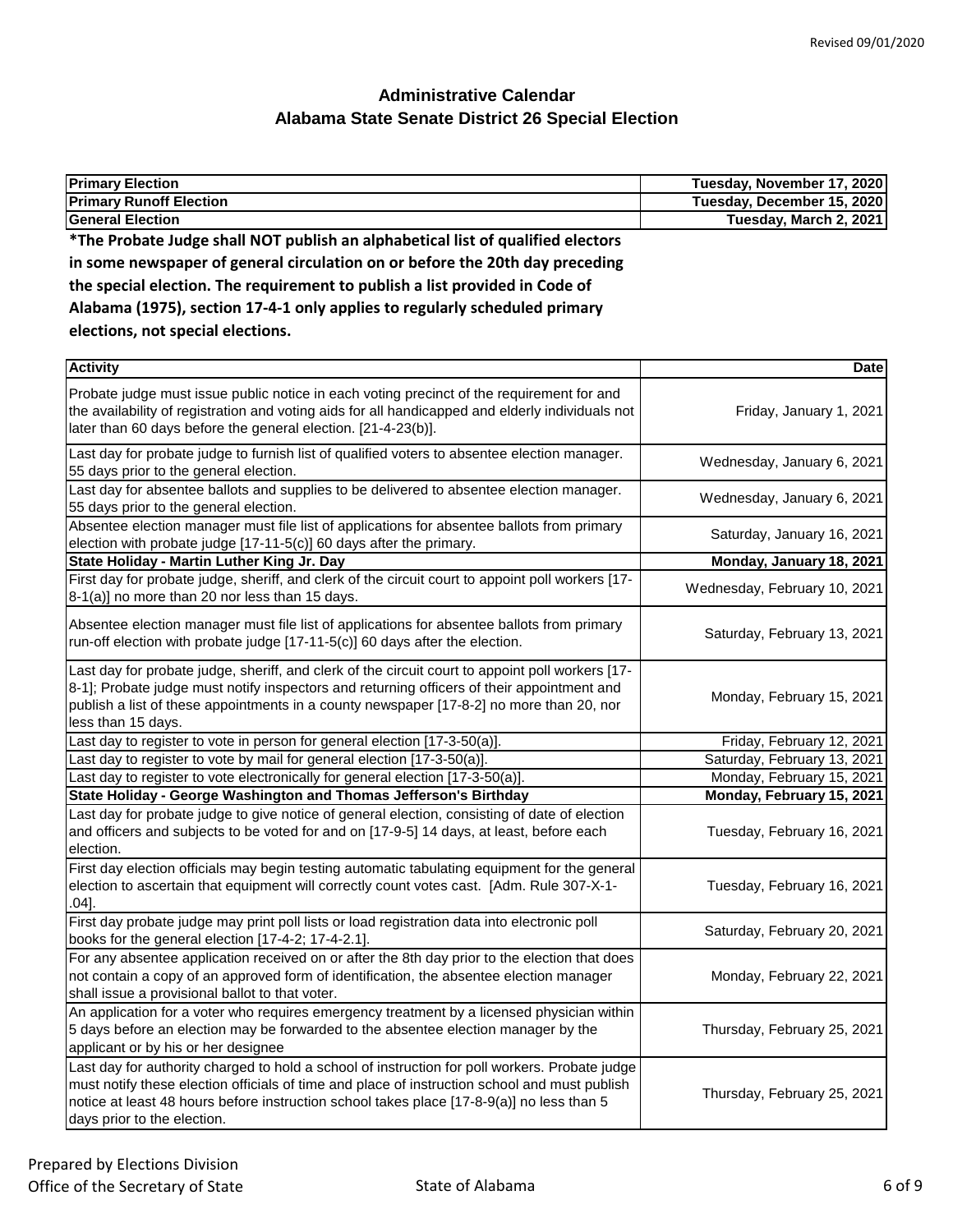| <b>Primary Election</b>                                                                                                                                         | Tuesday, November 17, 2020  |
|-----------------------------------------------------------------------------------------------------------------------------------------------------------------|-----------------------------|
| <b>Primary Runoff Election</b>                                                                                                                                  | Tuesday, December 15, 2020  |
| <b>General Election</b>                                                                                                                                         | Tuesday, March 2, 2021      |
| *The Probate Judge shall NOT publish an alphabetical list of qualified electors<br>in some newspaper of general circulation on or before the 20th day preceding |                             |
| the special election. The requirement to publish a list provided in Code of                                                                                     |                             |
| Alabama (1975), section 17-4-1 only applies to regularly scheduled primary                                                                                      |                             |
| elections, not special elections.                                                                                                                               |                             |
| <b>Activity</b>                                                                                                                                                 | <b>Date</b>                 |
| Last day to make application for absentee ballot for the general election [17-11-3(a)) no<br>less than 5 days before the election.                              | Thursday, February 25, 2021 |
| act day probably aco on doliver election symplics to chariff [17, 12, 0] and less than 2 days                                                                   |                             |

| ress than 5 days before the election.                                                                                                                                                                                                                                                                                                                                                                                                                                                                                                                                                                                                                           |                             |
|-----------------------------------------------------------------------------------------------------------------------------------------------------------------------------------------------------------------------------------------------------------------------------------------------------------------------------------------------------------------------------------------------------------------------------------------------------------------------------------------------------------------------------------------------------------------------------------------------------------------------------------------------------------------|-----------------------------|
| Last day probate judge can deliver election supplies to sheriff [17-13-9] no less than 3 days<br>before the election.                                                                                                                                                                                                                                                                                                                                                                                                                                                                                                                                           | Saturday, February 27, 2021 |
| If delivered by hand, absentee ballot for the general election must be returned to the<br>absentee election manager no later than the close of the last business day next preceding<br>the election [17-9-51;17-11-18].                                                                                                                                                                                                                                                                                                                                                                                                                                         | Monday, March 1, 2021       |
| Last day to postmark an absentee ballot being returned by mail to the absentee election<br>manager [17-9-51]. The date prior to the day of the election.                                                                                                                                                                                                                                                                                                                                                                                                                                                                                                        | Monday, March 1, 2021       |
| The chair of each local political party as defined in Section 17-13-40, any person whose<br>name is on the ballot as an independent, and any announced or known write-in candidates<br>shall be given a minimum of 24 hours notice of the time and place where the canvassing<br>board will meet to determine the number of write-in votes cast for each office on the ballot,<br>ballot image, results tape, or other media prescribed by the Secretary of State by<br>administrative rule and shall be permitted to be present when the determination is made<br>$[17-6-28(c)].$                                                                              | Monday, March 1, 2021       |
| <b>General Election</b>                                                                                                                                                                                                                                                                                                                                                                                                                                                                                                                                                                                                                                         | Tuesday, March 2, 2021      |
| Absentee ballots being returned by mail to the absentee election manager must be<br>received no later than noon on this day [17-11-18(a)]                                                                                                                                                                                                                                                                                                                                                                                                                                                                                                                       | Tuesday, March 2, 2021      |
| Last day for military and other UOCAVA voters in the general election to postmark an<br>absentee ballot returned by mail to the Absentee Election Manager.                                                                                                                                                                                                                                                                                                                                                                                                                                                                                                      | Tuesday, March 2, 2021      |
| No later than noon, the medical emergency designee must deliver absentee ballot to<br>absentee election manager [17-9-51;17-11-18].                                                                                                                                                                                                                                                                                                                                                                                                                                                                                                                             | Tuesday, March 2, 2021      |
| Inspectors or returning officer must deliver ballots and returns to sheriff [17-12-8].                                                                                                                                                                                                                                                                                                                                                                                                                                                                                                                                                                          | Tuesday, March 2, 2021      |
| Upon the closing of the polls, all write-in votes, which may be in the form of a ballot or, if an<br>electronic voting system is utilized in the polling place, a ballot image, results tape, or other<br>media as prescribed by the Secretary of State by administrative rule, from each polling<br>place in the county shall be returned to a central location in the county as determined by<br>the probate judge where the canvassing board shall determine the number of write-in votes<br>cast for each office on the ballot, ballot image, results tape, or other media as prescribed<br>by the Secretary of State by administrative rule. [17-6-28(c)]. | Tuesday, March 2, 2021      |
| The written affirmations of provisional voters, inspector challenge statements, and voter<br>reidentification forms must be delivered by the sheriff to the board of registrars [17-10-2(d)]<br>Noon on the day following the election.                                                                                                                                                                                                                                                                                                                                                                                                                         | Wednesday, March 3, 2021    |
| Deadline for voters whose ballot became provisional due to lack of identification to provide<br>identification (or provisional ballot and identification) including the address and telephone<br>number of the voter to the board of registrars no later than 5:00 P.M. [17-10-2(a)(3)].                                                                                                                                                                                                                                                                                                                                                                        | Friday, March 5, 2021       |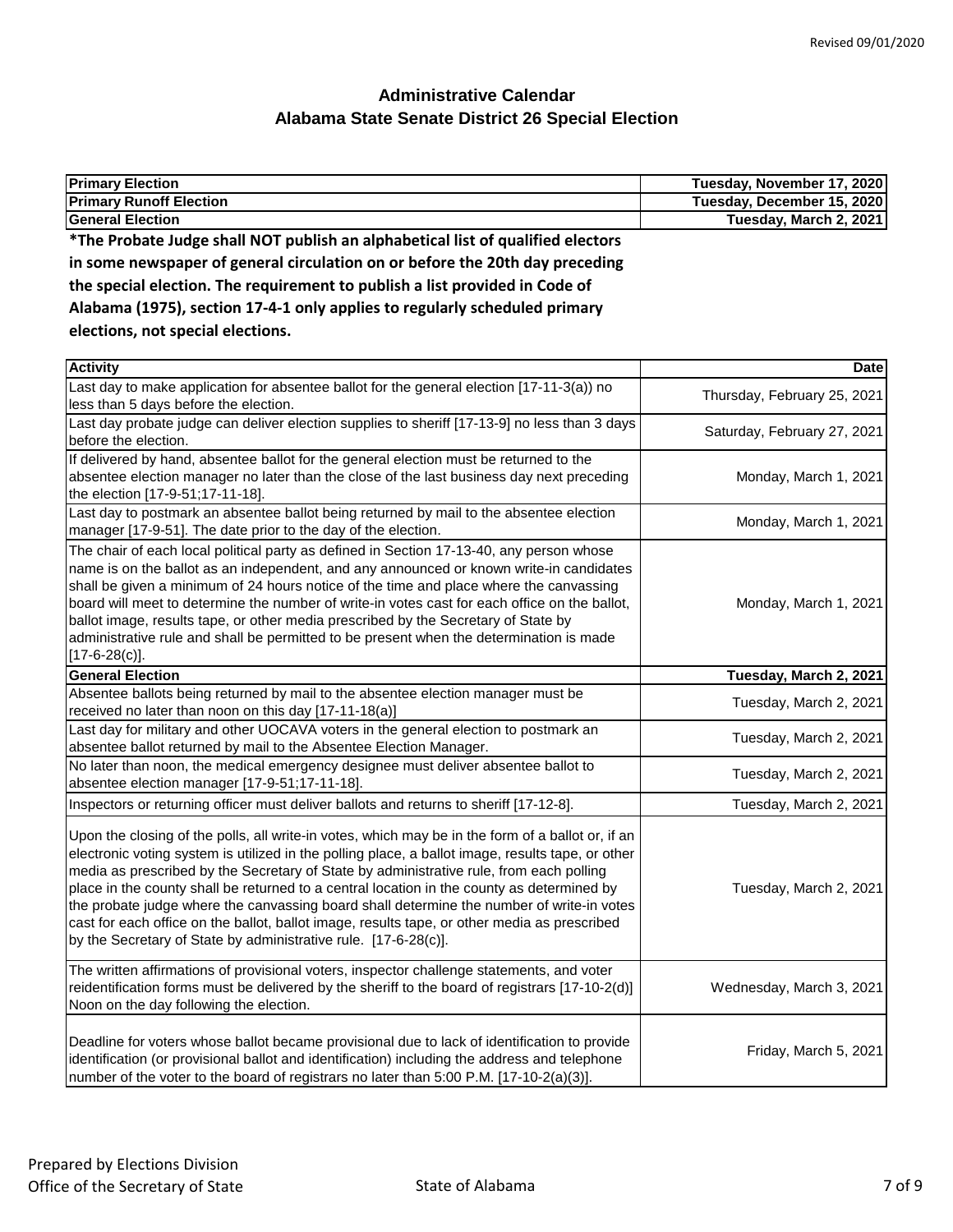| <b>Primary Election</b>                                                                                                                                                                                                                                                                                                                                                                                                                                                                                                                                                                                                                                                                                                                                                                                                                                                                                                                                                                | Tuesday, November 17, 2020 |
|----------------------------------------------------------------------------------------------------------------------------------------------------------------------------------------------------------------------------------------------------------------------------------------------------------------------------------------------------------------------------------------------------------------------------------------------------------------------------------------------------------------------------------------------------------------------------------------------------------------------------------------------------------------------------------------------------------------------------------------------------------------------------------------------------------------------------------------------------------------------------------------------------------------------------------------------------------------------------------------|----------------------------|
| <b>Primary Runoff Election</b>                                                                                                                                                                                                                                                                                                                                                                                                                                                                                                                                                                                                                                                                                                                                                                                                                                                                                                                                                         | Tuesday, December 15, 2020 |
| <b>General Election</b>                                                                                                                                                                                                                                                                                                                                                                                                                                                                                                                                                                                                                                                                                                                                                                                                                                                                                                                                                                | Tuesday, March 2, 2021     |
| *The Probate Judge shall NOT publish an alphabetical list of qualified electors                                                                                                                                                                                                                                                                                                                                                                                                                                                                                                                                                                                                                                                                                                                                                                                                                                                                                                        |                            |
| in some newspaper of general circulation on or before the 20th day preceding                                                                                                                                                                                                                                                                                                                                                                                                                                                                                                                                                                                                                                                                                                                                                                                                                                                                                                           |                            |
| the special election. The requirement to publish a list provided in Code of                                                                                                                                                                                                                                                                                                                                                                                                                                                                                                                                                                                                                                                                                                                                                                                                                                                                                                            |                            |
| Alabama (1975), section 17-4-1 only applies to regularly scheduled primary                                                                                                                                                                                                                                                                                                                                                                                                                                                                                                                                                                                                                                                                                                                                                                                                                                                                                                             |                            |
| elections, not special elections.                                                                                                                                                                                                                                                                                                                                                                                                                                                                                                                                                                                                                                                                                                                                                                                                                                                                                                                                                      |                            |
| <b>Activity</b>                                                                                                                                                                                                                                                                                                                                                                                                                                                                                                                                                                                                                                                                                                                                                                                                                                                                                                                                                                        | Date                       |
| The county canvassing board must prepare and transmit to the Secretary of State a written<br>report itemizing the number of write-in votes cast for each separate federal or state office<br>and the total votes cast for each of the candidates (top two) receiving the greatest number<br>of votes for that office. [17-6-28(c)].                                                                                                                                                                                                                                                                                                                                                                                                                                                                                                                                                                                                                                                    | Friday, March 5, 2021      |
| Upon receipt of all county reports setting out the number of write-in votes for each federal<br>or state office, the Secretary of State shall determine whether the number of write-in votes<br>cast statewide for any specific federal or state office is greater than or equal to the<br>difference in votes between the candidates receiving the greatest number of votes for that<br>office. In the event the Secretary of State determines that the number of write-in votes cast<br>statewide for any federal or state office is greater than or equal to the difference in votes<br>between the candidates receiving the greatest number of votes for that office, no later than<br>noon on the first Monday following the election, the Secretary of State shall notify each<br>probate judge from a county where write-in votes for that office were cast that the write-in<br>votes for that office shall be counted and reported as provided in this section. [17-6-28(c)]. | Monday, March 8, 2021      |
| Last day for Absentee Election Manager to receive a ballot cast by military or other<br>UOCAVA voters and returned by mail for the general election [17-9-51;17-11-18].                                                                                                                                                                                                                                                                                                                                                                                                                                                                                                                                                                                                                                                                                                                                                                                                                | Tuesday, March 9, 2021     |
| Upon determining the number of write-in votes as required, all ballots, ballot images, or<br>results tapes with write-in votes shall be delivered to the sheriff who shall securely keep<br>them in the same manner as provisional ballots are kept pursuant to subsection (d) of<br>Section 17-10-2.                                                                                                                                                                                                                                                                                                                                                                                                                                                                                                                                                                                                                                                                                  | Tuesday, March 9, 2021     |
| When the number of write-in votes for any specific office is greater than or equal to the<br>difference in votes between the candidates receiving the greatest number of votes for that<br>office write-in votes shall be counted at the same time and in the same manner as<br>provisional ballots are counted pursuant to subsection (f) of Section 17-10-2.                                                                                                                                                                                                                                                                                                                                                                                                                                                                                                                                                                                                                         | Tuesday, March 9, 2021     |
| The board of registrars must deliver the provisional voter affirmations and inspector<br>challenge statements, with the certified findings attached, to the probate judge no later<br>than noon 7 days after the election. [17-10-2(e)]                                                                                                                                                                                                                                                                                                                                                                                                                                                                                                                                                                                                                                                                                                                                                | Tuesday, March 9, 2021     |
| At noon, the canvassing board for poll workers shall tabulate provisional ballots which have<br>been certified by the board of registrars. The canvassing board must certify the results of<br>the provisional votes cast and must post one copy in the courthouse and must seal one<br>copy into a container designated for each political party 7 days after the election. [17-10-<br>$2(f)$ ].                                                                                                                                                                                                                                                                                                                                                                                                                                                                                                                                                                                      | Tuesday, March 9, 2021     |
| County canvassing board must canvass returns from county [17-12-15] Canvassing Board<br>must make in writing a public declaration of results -Noon, second Friday after the election.                                                                                                                                                                                                                                                                                                                                                                                                                                                                                                                                                                                                                                                                                                                                                                                                  | Friday, March 12, 2021     |
| County canvassing board must file the original canvass of returns in the probate office,<br>post a copy of the returns at the courthouse door, and immediately transmit a copy of the<br>returns by fax or electronic transmission to the Secretary of State [17-12-16].                                                                                                                                                                                                                                                                                                                                                                                                                                                                                                                                                                                                                                                                                                               | Friday, March 12, 2021     |